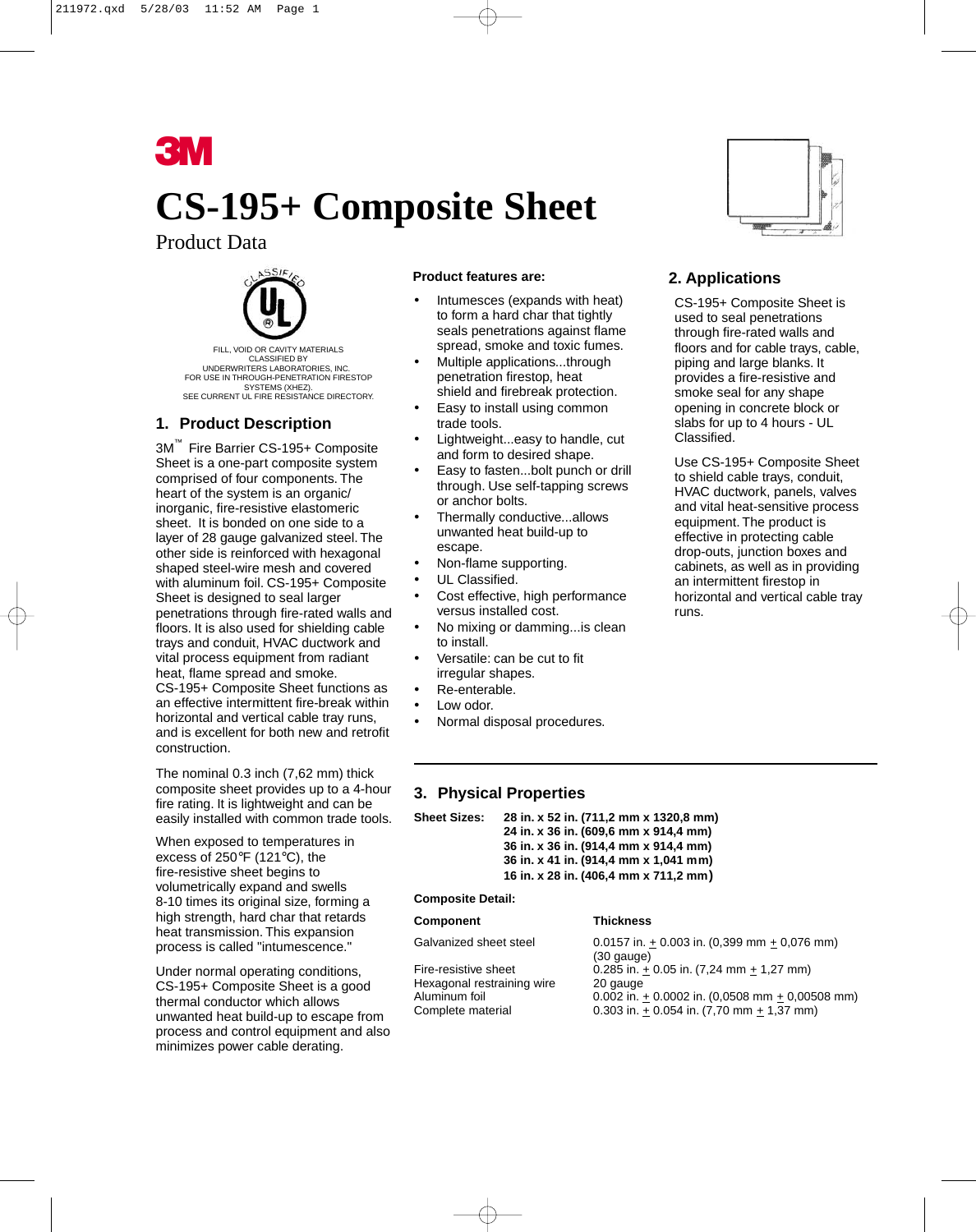## **4. Specifications**

#### **A. Product**

The intumescent sheet must be capable of passing ASTM E 814 (ANSI/UL 1479) Standard Method of Fire Tests for Through-Penetration Fire Stops up to the desired fire resistance rating.

#### **B. Engineering/Architectural**

All penetrations in fire rated walls, floors, floor ceiling assemblies and designated smoke or fire barriers shall be sealed with 3M Brand Fire Barrier Products per manufacturers' installation instructions.

|                                                       | 5. Performance                                                                                                            |                                                                                                            |
|-------------------------------------------------------|---------------------------------------------------------------------------------------------------------------------------|------------------------------------------------------------------------------------------------------------|
|                                                       | A. Physical and Electrical Properties                                                                                     |                                                                                                            |
|                                                       | CS-195+ Composite Sheet as Installed                                                                                      |                                                                                                            |
| Nominal Weight (lb/ft <sup>2</sup> )                  |                                                                                                                           | 2.75 (13,4 kg/m <sup>2</sup> )                                                                             |
| Fire resistive ratings<br>[ASTM E 814 (UL 1479)]      |                                                                                                                           | up to 4 hours                                                                                              |
|                                                       | <b>Intumescent Activation Sequence</b>                                                                                    |                                                                                                            |
| <b>Expansion begins</b>                               |                                                                                                                           | 302°F (150°C)                                                                                              |
| Significant expansion                                 |                                                                                                                           | 350°F (177°C)                                                                                              |
| Weight loss (TGA)                                     |                                                                                                                           | 20.1% @ 662°F (350°C); 31.0% @ 932°F (500°C); 53.2% @ 1,832°F (1000°C)                                     |
| Expansion                                             |                                                                                                                           | 8-10 typical                                                                                               |
|                                                       | Intumescent Sheet Properties (as part of composite)                                                                       |                                                                                                            |
| Dielectric strength<br>(ASTM D 149)                   |                                                                                                                           | 119 volts/mil average                                                                                      |
| Non-flame supporting hardness                         |                                                                                                                           | 45 to 65 Shore A                                                                                           |
| Tensile strength/elongation<br>(ASTM D 412, Method A) |                                                                                                                           | 93.6 psi (0,645 MPa)/489%                                                                                  |
| Compression set                                       |                                                                                                                           | 25% (maximum)                                                                                              |
|                                                       | <b>B.</b> Fire Performance Test                                                                                           |                                                                                                            |
| <b>Test</b>                                           |                                                                                                                           | <b>Results</b>                                                                                             |
|                                                       | 1. Summary of Fire Test Results per<br>ASTM E 814 (ANSI/UL 1479)                                                          | Up to 4 hour ratings for penetrations in<br>walls and floors. See current UL Fire<br>Resistance Directory. |
|                                                       | 2. Summary of Fire Test Results per<br><b>ASTM E 814, Electrical Circuit</b><br><b>Protection Systems for Cable Trays</b> | 1 hour UL Classified Systems. See<br>Current UL Buildings Material Directory.                              |
|                                                       | 3. Surface Burning Characteristics<br><b>ASTM E 84 (ANSI/UL 723)</b>                                                      | Flame Speed 5<br>Smoke Development 50                                                                      |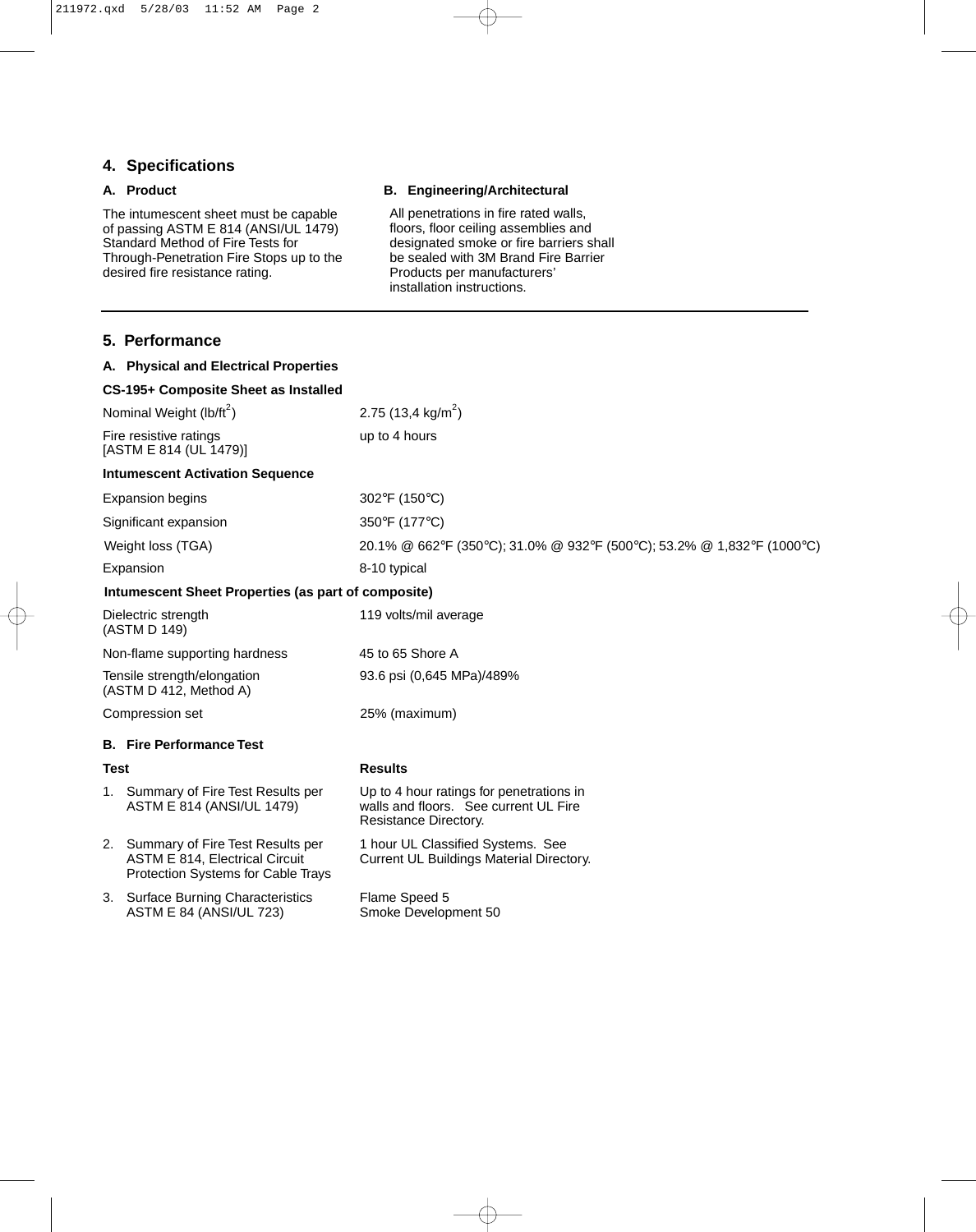#### **6. Installation Techniques**

Exact instructions for specific applications are available upon request from 3M or your local authorized 3M Fire Protection Products Distributor. The following summarizes three representative applications:

**A.** Penetration firestop for blank openings (no penetration item) using 3M Fire Barrier CS-195+ Composite Sheet. Refer to current UL Fire Resistance Directory for system numbers.

- 1. Cover Sheet : A CS-195+ Composite Sheet is cut to overlap the opening by a minimum of 2 in. (50,8 mm) installed with its galvanized steel surface facing outward (exposed). The cover sheet is secured to the opening using 1/4 in. (6,35 mm) x 1-1/2 in. (38,1 mm) steel masonry fasteners with steel washers spaced 6 in. (152,4 mm) O.C.
- 2. Seal: 3M Fire Barrier CP 25 WB+ Caulk, or Moldable Putty+ is used to seal the CS-195+ Composite Sheet.

**Note:** All wall openings require a cover sheet of CS-195+ Composite Sheet and caulk/putty on both sides of the wall.



**B.** Penetration firestop for large openings with pipe using CS-195+ Composite Sheet. Refer to current UL Fire Resistance Directory for system numbers.

- 1. Cover Sheet: The opening is covered with CS-195+ Composite Sheet cut to fit snugly around pipes and to overlap the opening by a minimum of 2 in. (50,8 mm). The sheet's galvanized steel layer should face outward (exposed).
- 2. The CS-195+ Composite Sheet is secured with 1/4 in. (6,35 mm) x 1-1/2 in. (38,1 mm) steel masonry fasteners with steel washers spaced 6 in. (152,4 mm) O.C.
- 3. Seal: 3M Fire Barrier CP 25 WB+ Caulk and Moldable Putty+ is used to seal the CS-195+ Composite Sheet.